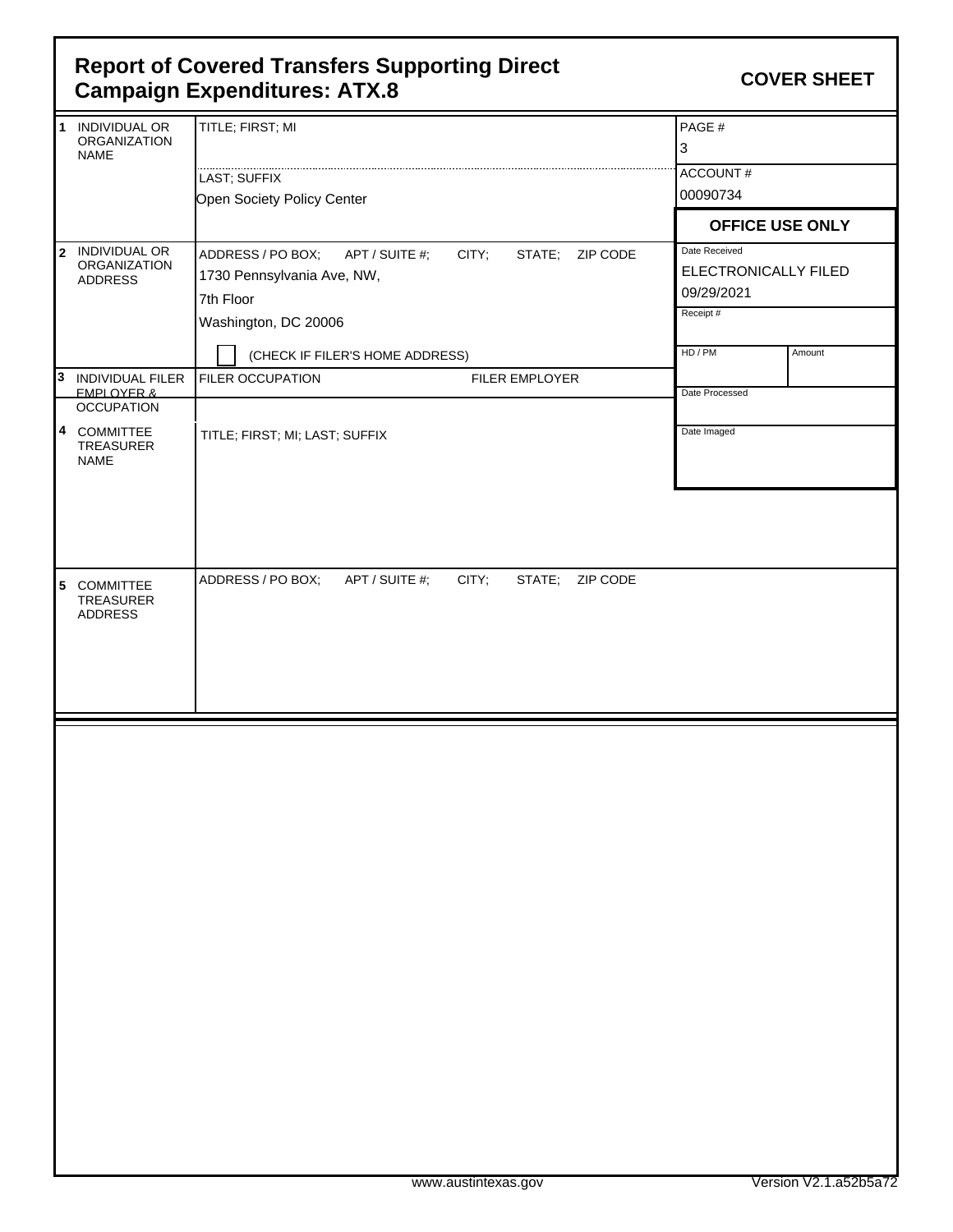|                                            | <b>ATX.8 Transfers Made</b>                                                              |                                                        |                                                                   |  |                                                         |                                                                                                |  |  |  |
|--------------------------------------------|------------------------------------------------------------------------------------------|--------------------------------------------------------|-------------------------------------------------------------------|--|---------------------------------------------------------|------------------------------------------------------------------------------------------------|--|--|--|
| 1 FILER NAME<br>Open Society Policy Center |                                                                                          | 2 FILER ID<br>00090734                                 |                                                                   |  | 3 Total pages Schedule ATX8EXPEND:<br>Sch: 1/1 Rpt: 2/3 |                                                                                                |  |  |  |
| $\mathbf 3$                                | <b>RECIPIENT</b><br><b>NAME</b>                                                          | LAST FIRST MI                                          |                                                                   |  |                                                         |                                                                                                |  |  |  |
| 4                                          | <b>RECIPIENT</b><br><b>ADDRESS</b>                                                       | <b>Equity Austin</b><br>RECIPIENT ADDRESS<br>PO Box 53 | <b>CITY</b><br><b>STATE</b><br>APARTMENT/SUITE#<br>ZIPCODE        |  |                                                         |                                                                                                |  |  |  |
|                                            |                                                                                          | Manchaca, TX 78652                                     |                                                                   |  |                                                         |                                                                                                |  |  |  |
| 5                                          | TRANSFER<br><b>DETAILS</b>                                                               |                                                        | (a) TRANSFER DATE<br>09/27/2021                                   |  | (b) TRANSFER AMOUNT (\$)<br>\$500,000.00                |                                                                                                |  |  |  |
|                                            | (c) PURPOSE AND DESCRIPTION OF TRANSFER<br>Political Contribution - Oppose Proposition A |                                                        |                                                                   |  |                                                         |                                                                                                |  |  |  |
|                                            | 6 Complete ONLY if<br>candidate or ballot<br>measure<br>suported/opposed                 | LastName;                                              | (a) Candidate/Officeholder name<br>Suffix;<br>FirstName;<br>Title |  |                                                         | (b) Ballot measure supported/opposed<br>X (CHECK IF BALLOT MEASURE)<br>Proposition A<br>OPPOSE |  |  |  |
|                                            |                                                                                          | (c) Office sought                                      |                                                                   |  | (d) Office held                                         |                                                                                                |  |  |  |
|                                            |                                                                                          |                                                        |                                                                   |  |                                                         |                                                                                                |  |  |  |